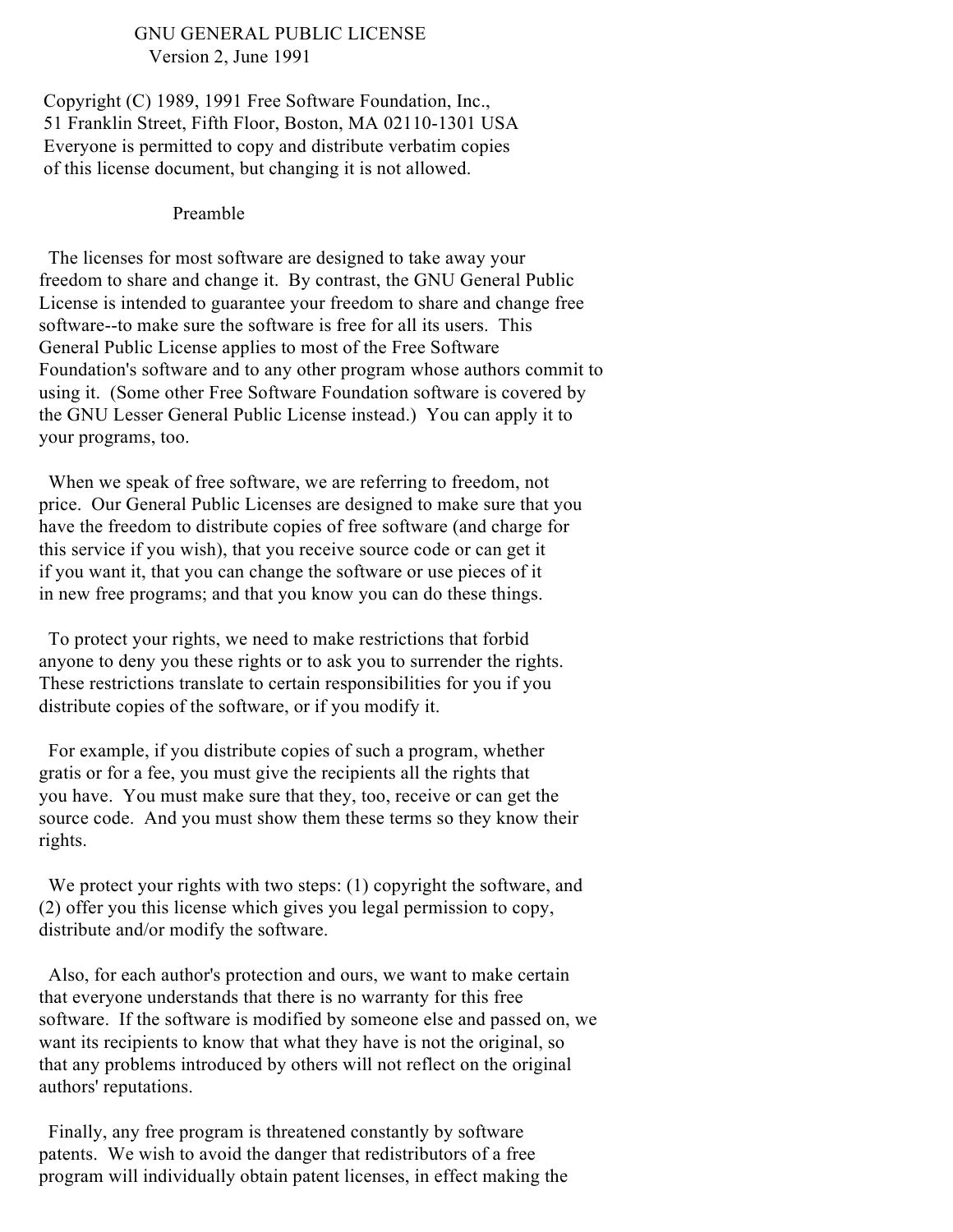program proprietary. To prevent this, we have made it clear that any patent must be licensed for everyone's free use or not licensed at all.

The precise terms and conditions for copying, distribution and modification follow.

# GNU GENERAL PUBLIC LICENSE TERMS AND CONDITIONS FOR COPYING, DISTRIBUTION AND MODIFICATION

0. This License applies to any program or other work which contains a notice placed by the copyright holder saying it may be distributed under the terms of this General Public License. The "Program", below, refers to any such program or work, and a "work based on the Program" means either the Program or any derivative work under copyright law: that is to say, a work containing the Program or a portion of it, either verbatim or with modifications and/or translated into another language. (Hereinafter, translation is included without limitation in the term "modification".) Each licensee is addressed as "you".

Activities other than copying, distribution and modification are not covered by this License; they are outside its scope. The act of running the Program is not restricted, and the output from the Program is covered only if its contents constitute a work based on the Program (independent of having been made by running the Program). Whether that is true depends on what the Program does.

1. You may copy and distribute verbatim copies of the Program's source code as you receive it, in any medium, provided that you conspicuously and appropriately publish on each copy an appropriate copyright notice and disclaimer of warranty; keep intact all the notices that refer to this License and to the absence of any warranty; and give any other recipients of the Program a copy of this License along with the Program.

You may charge a fee for the physical act of transferring a copy, and you may at your option offer warranty protection in exchange for a fee.

2. You may modify your copy or copies of the Program or any portion of it, thus forming a work based on the Program, and copy and distribute such modifications or work under the terms of Section 1 above, provided that you also meet all of these conditions:

a) You must cause the modified files to carry prominent notices stating that you changed the files and the date of any change.

b) You must cause any work that you distribute or publish, that in whole or in part contains or is derived from the Program or any part thereof, to be licensed as a whole at no charge to all third parties under the terms of this License.

c) If the modified program normally reads commands interactively when run, you must cause it, when started running for such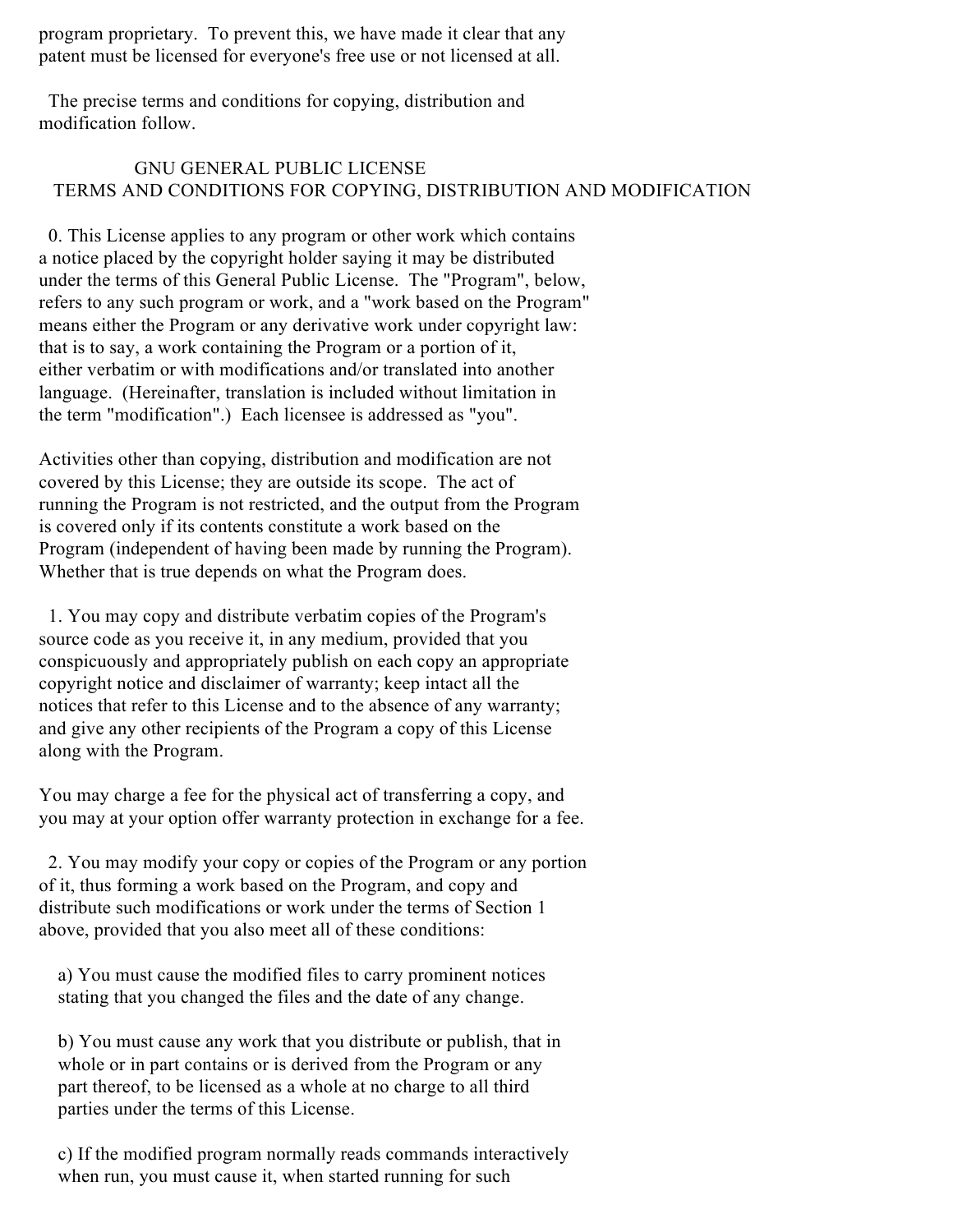interactive use in the most ordinary way, to print or display an announcement including an appropriate copyright notice and a notice that there is no warranty (or else, saying that you provide a warranty) and that users may redistribute the program under these conditions, and telling the user how to view a copy of this License. (Exception: if the Program itself is interactive but does not normally print such an announcement, your work based on the Program is not required to print an announcement.)

These requirements apply to the modified work as a whole. If identifiable sections of that work are not derived from the Program, and can be reasonably considered independent and separate works in themselves, then this License, and its terms, do not apply to those sections when you distribute them as separate works. But when you distribute the same sections as part of a whole which is a work based on the Program, the distribution of the whole must be on the terms of this License, whose permissions for other licensees extend to the entire whole, and thus to each and every part regardless of who wrote it.

Thus, it is not the intent of this section to claim rights or contest your rights to work written entirely by you; rather, the intent is to exercise the right to control the distribution of derivative or collective works based on the Program.

In addition, mere aggregation of another work not based on the Program with the Program (or with a work based on the Program) on a volume of a storage or distribution medium does not bring the other work under the scope of this License.

3. You may copy and distribute the Program (or a work based on it, under Section 2) in object code or executable form under the terms of Sections 1 and 2 above provided that you also do one of the following:

a) Accompany it with the complete corresponding machine-readable source code, which must be distributed under the terms of Sections 1 and 2 above on a medium customarily used for software interchange; or,

b) Accompany it with a written offer, valid for at least three years, to give any third party, for a charge no more than your cost of physically performing source distribution, a complete machine-readable copy of the corresponding source code, to be distributed under the terms of Sections 1 and 2 above on a medium customarily used for software interchange; or,

c) Accompany it with the information you received as to the offer to distribute corresponding source code. (This alternative is allowed only for noncommercial distribution and only if you received the program in object code or executable form with such an offer, in accord with Subsection b above.)

The source code for a work means the preferred form of the work for making modifications to it. For an executable work, complete source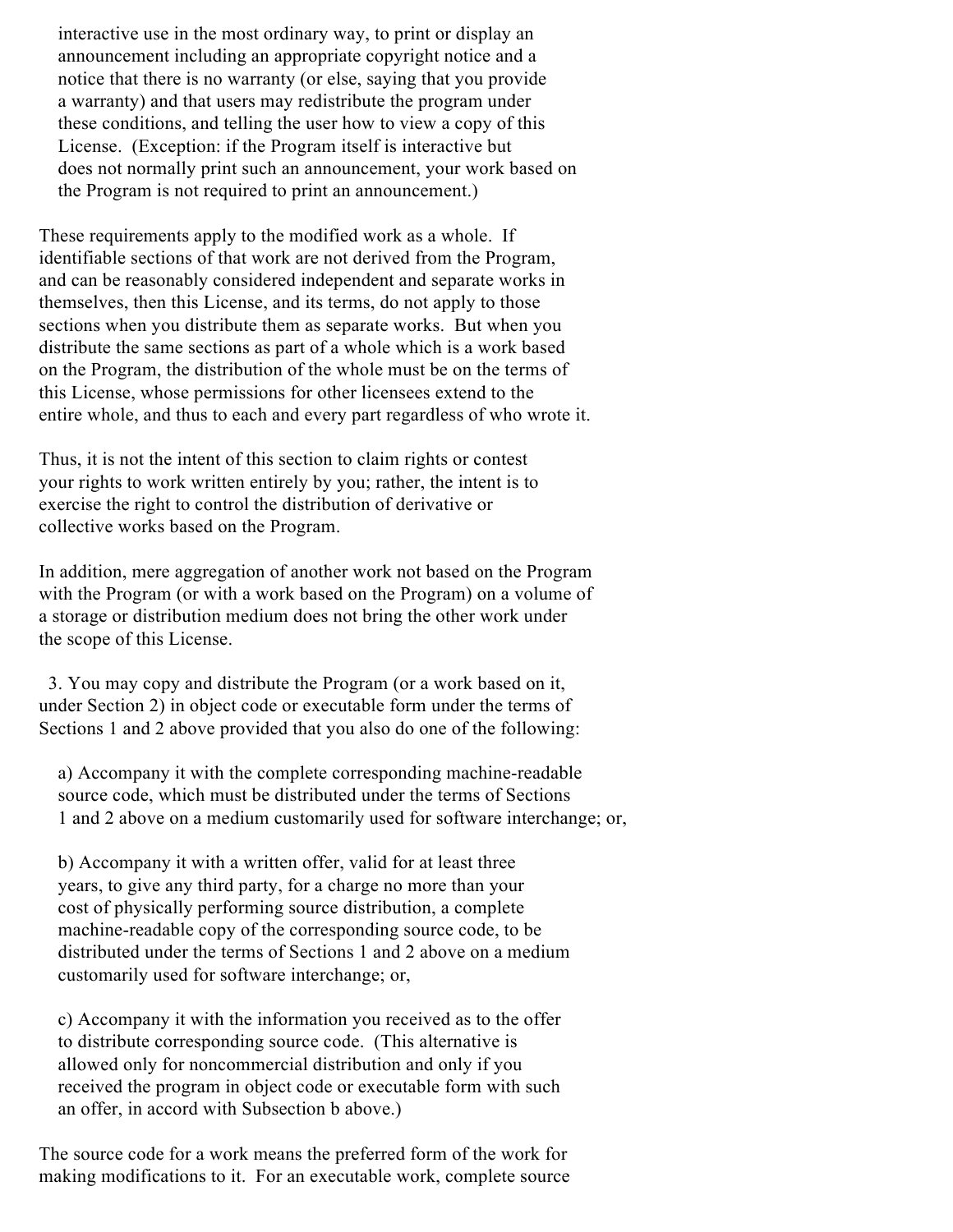code means all the source code for all modules it contains, plus any associated interface definition files, plus the scripts used to control compilation and installation of the executable. However, as a special exception, the source code distributed need not include anything that is normally distributed (in either source or binary form) with the major components (compiler, kernel, and so on) of the operating system on which the executable runs, unless that component itself accompanies the executable.

If distribution of executable or object code is made by offering access to copy from a designated place, then offering equivalent access to copy the source code from the same place counts as distribution of the source code, even though third parties are not compelled to copy the source along with the object code.

4. You may not copy, modify, sublicense, or distribute the Program except as expressly provided under this License. Any attempt otherwise to copy, modify, sublicense or distribute the Program is void, and will automatically terminate your rights under this License. However, parties who have received copies, or rights, from you under this License will not have their licenses terminated so long as such parties remain in full compliance.

5. You are not required to accept this License, since you have not signed it. However, nothing else grants you permission to modify or distribute the Program or its derivative works. These actions are prohibited by law if you do not accept this License. Therefore, by modifying or distributing the Program (or any work based on the Program), you indicate your acceptance of this License to do so, and all its terms and conditions for copying, distributing or modifying the Program or works based on it.

6. Each time you redistribute the Program (or any work based on the Program), the recipient automatically receives a license from the original licensor to copy, distribute or modify the Program subject to these terms and conditions. You may not impose any further restrictions on the recipients' exercise of the rights granted herein. You are not responsible for enforcing compliance by third parties to this License.

7. If, as a consequence of a court judgment or allegation of patent infringement or for any other reason (not limited to patent issues), conditions are imposed on you (whether by court order, agreement or otherwise) that contradict the conditions of this License, they do not excuse you from the conditions of this License. If you cannot distribute so as to satisfy simultaneously your obligations under this License and any other pertinent obligations, then as a consequence you may not distribute the Program at all. For example, if a patent license would not permit royalty-free redistribution of the Program by all those who receive copies directly or indirectly through you, then the only way you could satisfy both it and this License would be to refrain entirely from distribution of the Program.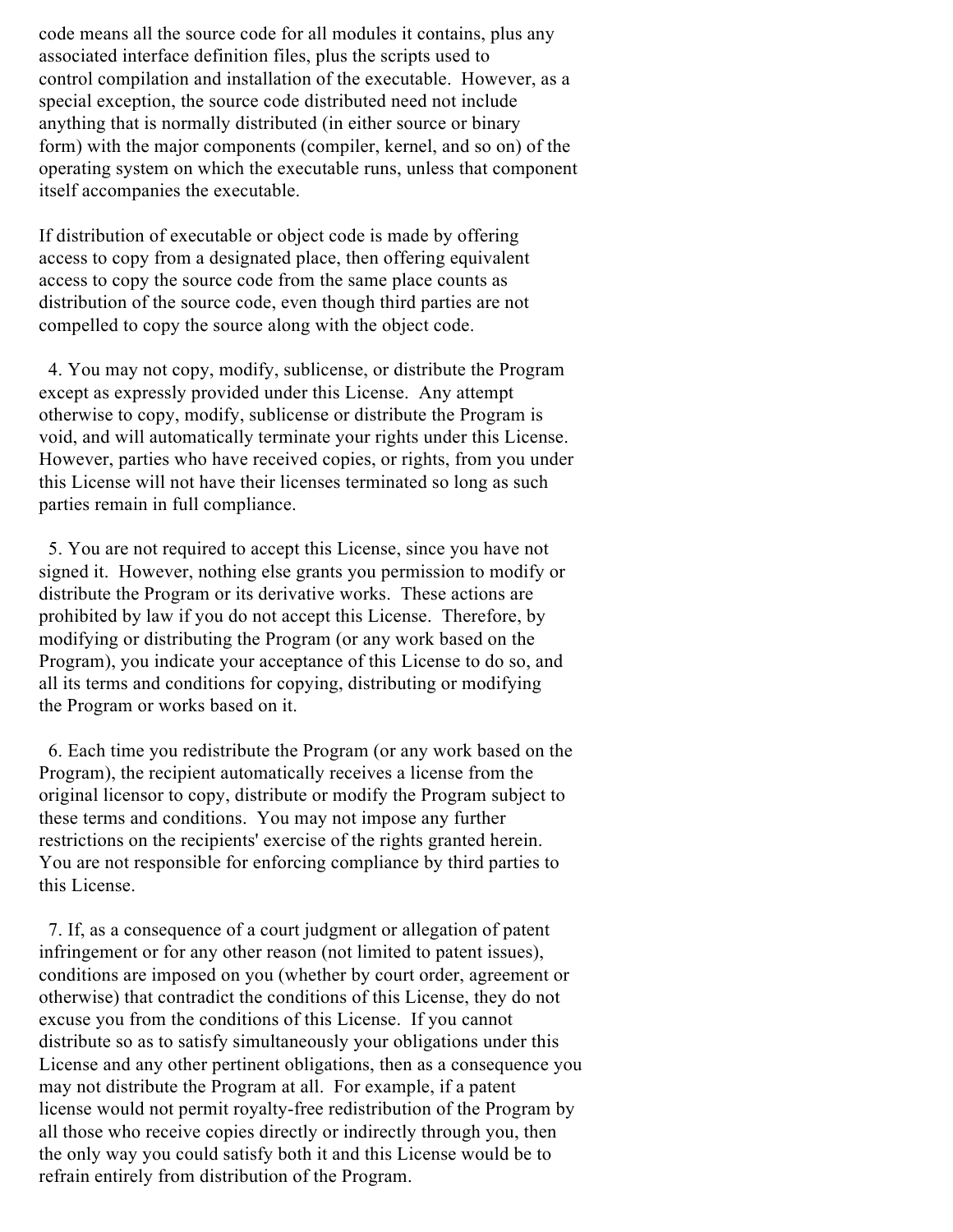If any portion of this section is held invalid or unenforceable under any particular circumstance, the balance of the section is intended to apply and the section as a whole is intended to apply in other circumstances.

It is not the purpose of this section to induce you to infringe any patents or other property right claims or to contest validity of any such claims; this section has the sole purpose of protecting the integrity of the free software distribution system, which is implemented by public license practices. Many people have made generous contributions to the wide range of software distributed through that system in reliance on consistent application of that system; it is up to the author/donor to decide if he or she is willing to distribute software through any other system and a licensee cannot impose that choice.

This section is intended to make thoroughly clear what is believed to be a consequence of the rest of this License.

8. If the distribution and/or use of the Program is restricted in certain countries either by patents or by copyrighted interfaces, the original copyright holder who places the Program under this License may add an explicit geographical distribution limitation excluding those countries, so that distribution is permitted only in or among countries not thus excluded. In such case, this License incorporates the limitation as if written in the body of this License.

9. The Free Software Foundation may publish revised and/or new versions of the General Public License from time to time. Such new versions will be similar in spirit to the present version, but may differ in detail to address new problems or concerns.

Each version is given a distinguishing version number. If the Program specifies a version number of this License which applies to it and "any later version", you have the option of following the terms and conditions either of that version or of any later version published by the Free Software Foundation. If the Program does not specify a version number of this License, you may choose any version ever published by the Free Software Foundation.

10. If you wish to incorporate parts of the Program into other free programs whose distribution conditions are different, write to the author to ask for permission. For software which is copyrighted by the Free Software Foundation, write to the Free Software Foundation; we sometimes make exceptions for this. Our decision will be guided by the two goals of preserving the free status of all derivatives of our free software and of promoting the sharing and reuse of software generally.

## NO WARRANTY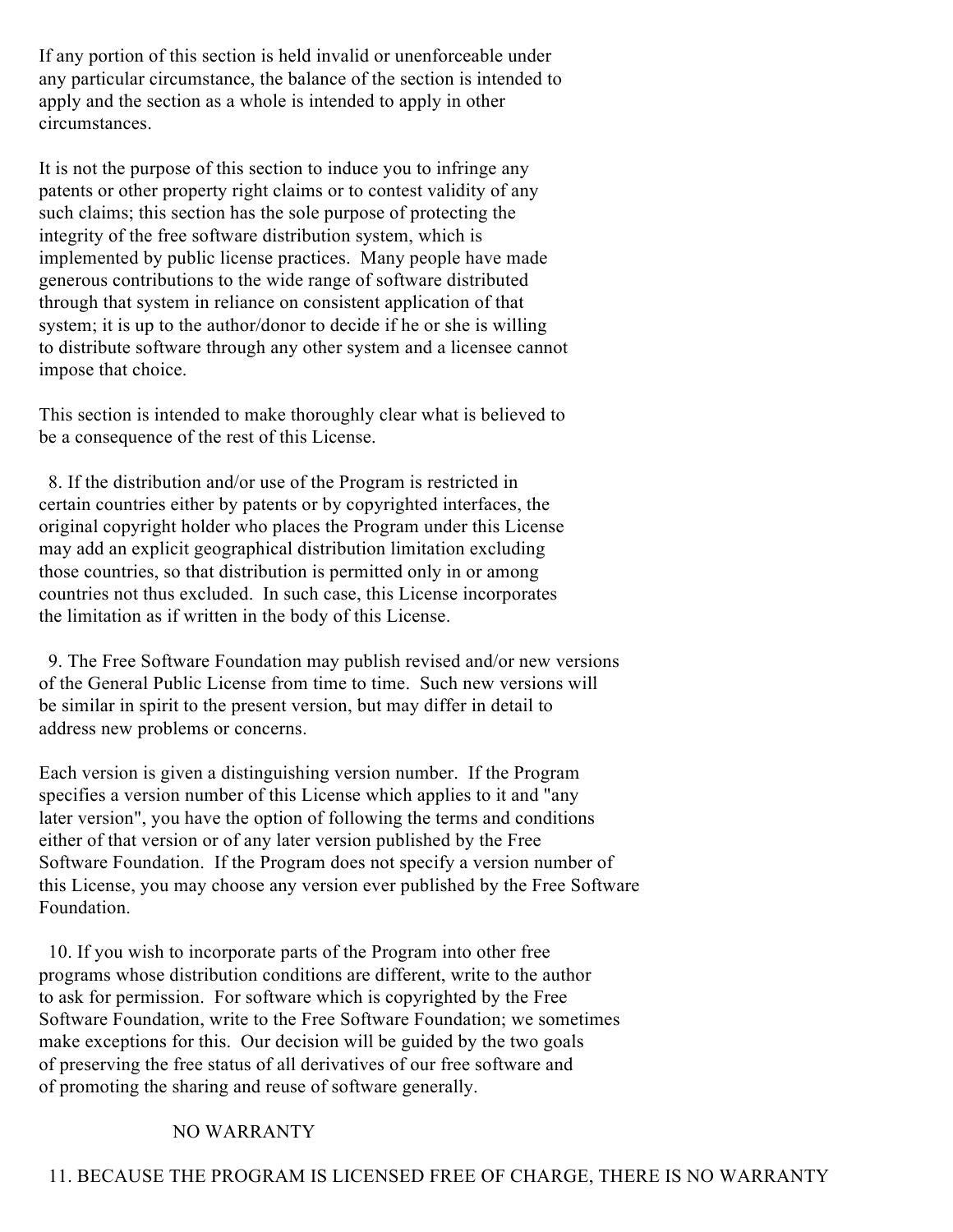FOR THE PROGRAM, TO THE EXTENT PERMITTED BY APPLICABLE LAW. EXCEPT WHEN OTHERWISE STATED IN WRITING THE COPYRIGHT HOLDERS AND/OR OTHER PARTIES PROVIDE THE PROGRAM "AS IS" WITHOUT WARRANTY OF ANY KIND, EITHER EXPRESSED OR IMPLIED, INCLUDING, BUT NOT LIMITED TO, THE IMPLIED WARRANTIES OF MERCHANTABILITY AND FITNESS FOR A PARTICULAR PURPOSE. THE ENTIRE RISK AS TO THE QUALITY AND PERFORMANCE OF THE PROGRAM IS WITH YOU. SHOULD THE PROGRAM PROVE DEFECTIVE, YOU ASSUME THE COST OF ALL NECESSARY SERVICING, REPAIR OR CORRECTION.

12. IN NO EVENT UNLESS REQUIRED BY APPLICABLE LAW OR AGREED TO IN WRITING WILL ANY COPYRIGHT HOLDER, OR ANY OTHER PARTY WHO MAY MODIFY AND/OR REDISTRIBUTE THE PROGRAM AS PERMITTED ABOVE, BE LIABLE TO YOU FOR DAMAGES, INCLUDING ANY GENERAL, SPECIAL, INCIDENTAL OR CONSEQUENTIAL DAMAGES ARISING OUT OF THE USE OR INABILITY TO USE THE PROGRAM (INCLUDING BUT NOT LIMITED TO LOSS OF DATA OR DATA BEING RENDERED INACCURATE OR LOSSES SUSTAINED BY YOU OR THIRD PARTIES OR A FAILURE OF THE PROGRAM TO OPERATE WITH ANY OTHER PROGRAMS), EVEN IF SUCH HOLDER OR OTHER PARTY HAS BEEN ADVISED OF THE POSSIBILITY OF SUCH DAMAGES.

### END OF TERMS AND CONDITIONS

How to Apply These Terms to Your New Programs

If you develop a new program, and you want it to be of the greatest possible use to the public, the best way to achieve this is to make it free software which everyone can redistribute and change under these terms.

To do so, attach the following notices to the program. It is safest to attach them to the start of each source file to most effectively convey the exclusion of warranty; and each file should have at least the "copyright" line and a pointer to where the full notice is found.

<one line to give the program's name and a brief idea of what it does.> Copyright  $(C)$  <year > <name of author>

This program is free software; you can redistribute it and/or modify it under the terms of the GNU General Public License as published by the Free Software Foundation; either version 2 of the License, or (at your option) any later version.

This program is distributed in the hope that it will be useful, but WITHOUT ANY WARRANTY; without even the implied warranty of MERCHANTABILITY or FITNESS FOR A PARTICULAR PURPOSE. See the GNU General Public License for more details.

You should have received a copy of the GNU General Public License along with this program; if not, write to the Free Software Foundation, Inc., 51 Franklin Street, Fifth Floor, Boston, MA 02110-1301 USA.

Also add information on how to contact you by electronic and paper mail.

If the program is interactive, make it output a short notice like this